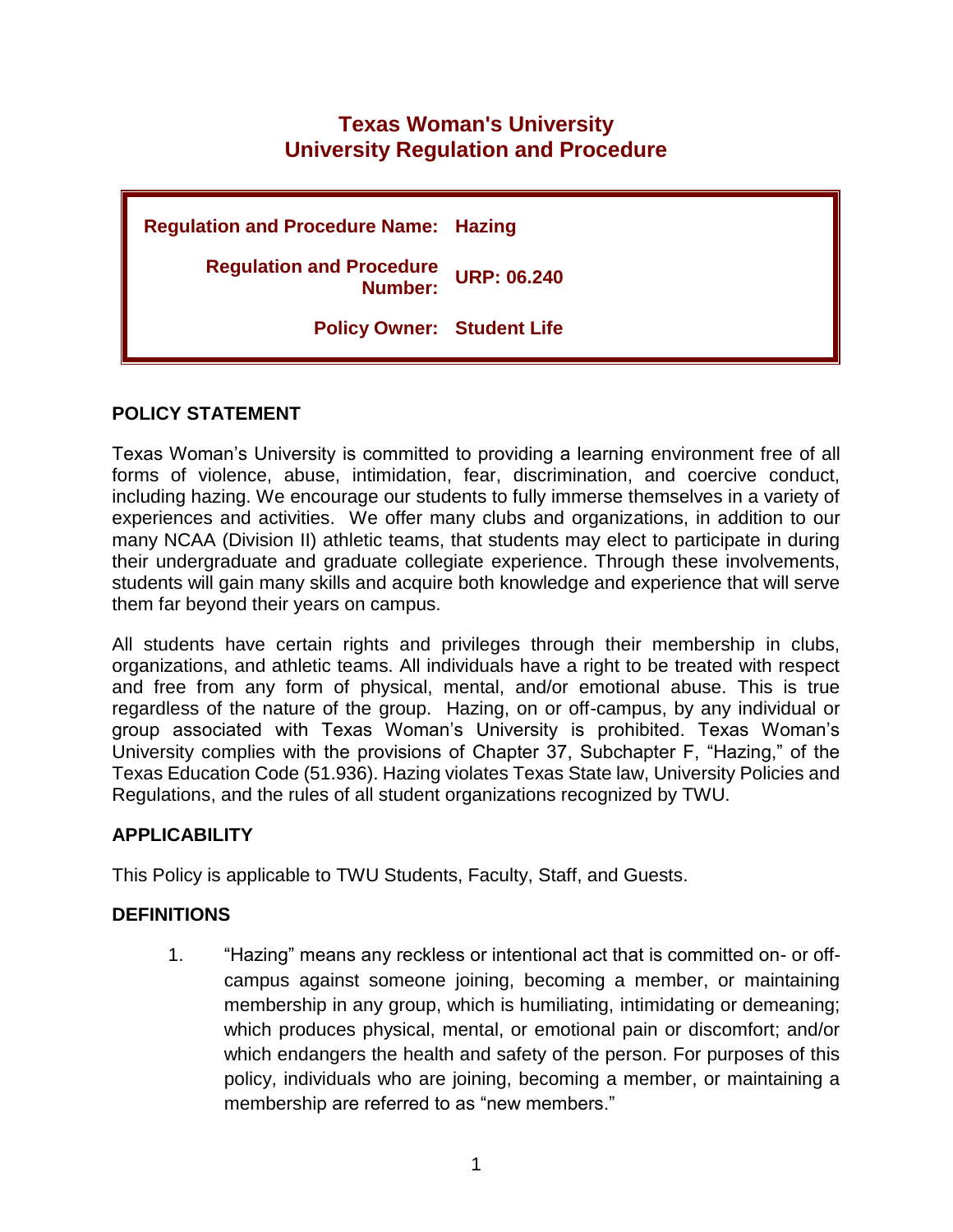a. Hazing includes *active* and *passive* participation in such acts and can occur regardless of the willingness of a student to participate in the activities. Hazing creates an environment/climate in which dignity and respect are absent. In short, hazing is any action taken or situation created intentionally or recklessly:

- i. That causes embarrassment, harassment or ridicule, or
- ii. Risks emotional and/or physical harm to members of any group or team,
- iii. Whether the person subject to the hazing is new or not, and
- iv. Regardless of that person's willingness to participate.

### **REGULATION AND PROCEDURE**

- I. General Guidelines
	- A. Texas Woman's University's policy on hazing is focused on actions or situations impacting new members of any group, whether that group is a fraternity/sorority, association, corporation, order, society, corps, club, student government, band/multicultural group, academic/athletic/cheerleading/dance team (including any group or team that participates in NCAA competition), or any other group, whether or not the group is formally recognized by the University as a student organization. Not all activities which constitute hazing when applied to new members are illegal or considered hazing when the entire group might participate  $-$  a hallmark of hazing is the differentiation of new members from other members.
	- B. The University's policy on hazing is not intended to limit any anti-hazing policy adopted by an organization.
	- C. A person violates this policy if the person:
		- 1. Engages in hazing;
		- 2. Solicits, encourages, directs, aids, or attempts to aid another in engaging in hazing;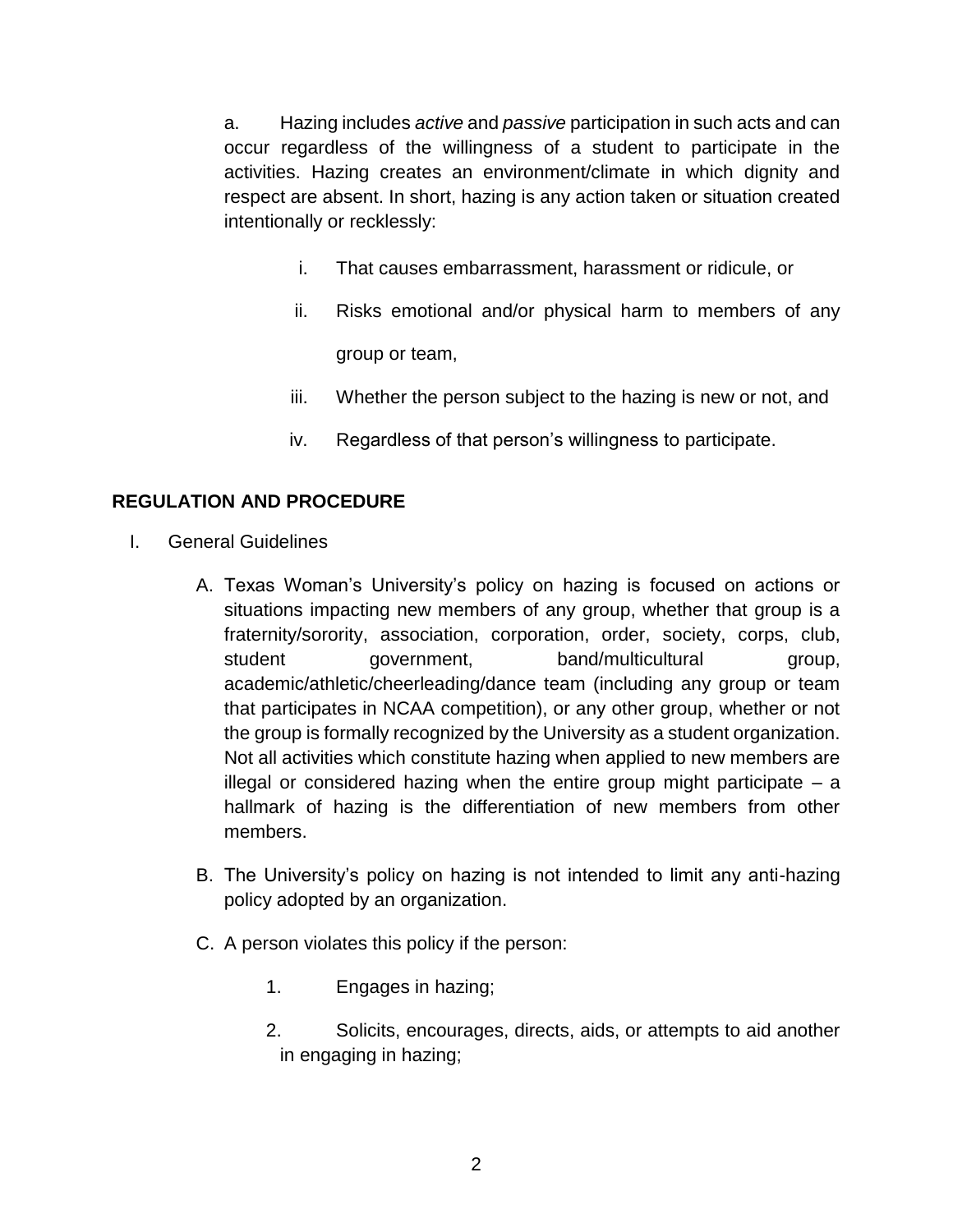- 3. Intentionally, knowingly, or recklessly permits hazing to occur; or
- 4. Has firsthand knowledge of the planning of a specific hazing incident involving a student, or firsthand knowledge that a specific hazing incident has occurred and knowingly fails to report said knowledge in writing to the Center for Student Development, the Office of Civility and Community Standards, or other appropriate officials of Texas Woman's University, and/or a police officer or law enforcement agency.
- D. An organization violates this policy if the organization's:

Officer or any combination of members, new members, or alumni of the organization, team, or other group commits or assists in the commission of hazing, condones or encourages hazing, or fails to prevent or report hazing.

- II. Conditions That Create a Hazing Dynamic
	- A. New members often wish to be accepted, either formally or informally, into any group, and will submit to hazing in order to be included. Because of this, consent to be hazed does not excuse hazing. Students have died or been seriously injured as a result of participating in activities to which they "consented." The psychological pull to be accepted is so strong that hazing victims cannot be expected to resist hazing, even if the hazing is presented as optional. That this pull can be so coercive should make this need to prohibit this conduct, to any degree, undeniably clear.
	- B. Any activity that places new members in a subservient position to experienced members of the group creates an unhealthy and unsafe power dynamic in which control has been yielded to the experienced member. New members in any organization may expect to be trained, oriented, or indoctrinated, but membership in any group that puts a new member in a lesser role, unrelated to the original conditions for membership or mission of the group, is inappropriate and unfair to the new members. Any activities involving new members should be equally shared among all members.
- III. Examples of Hazing

The examples below should not be considered an exhaustive list of actions which may constitute hazing. Though some of these activities may not be as physically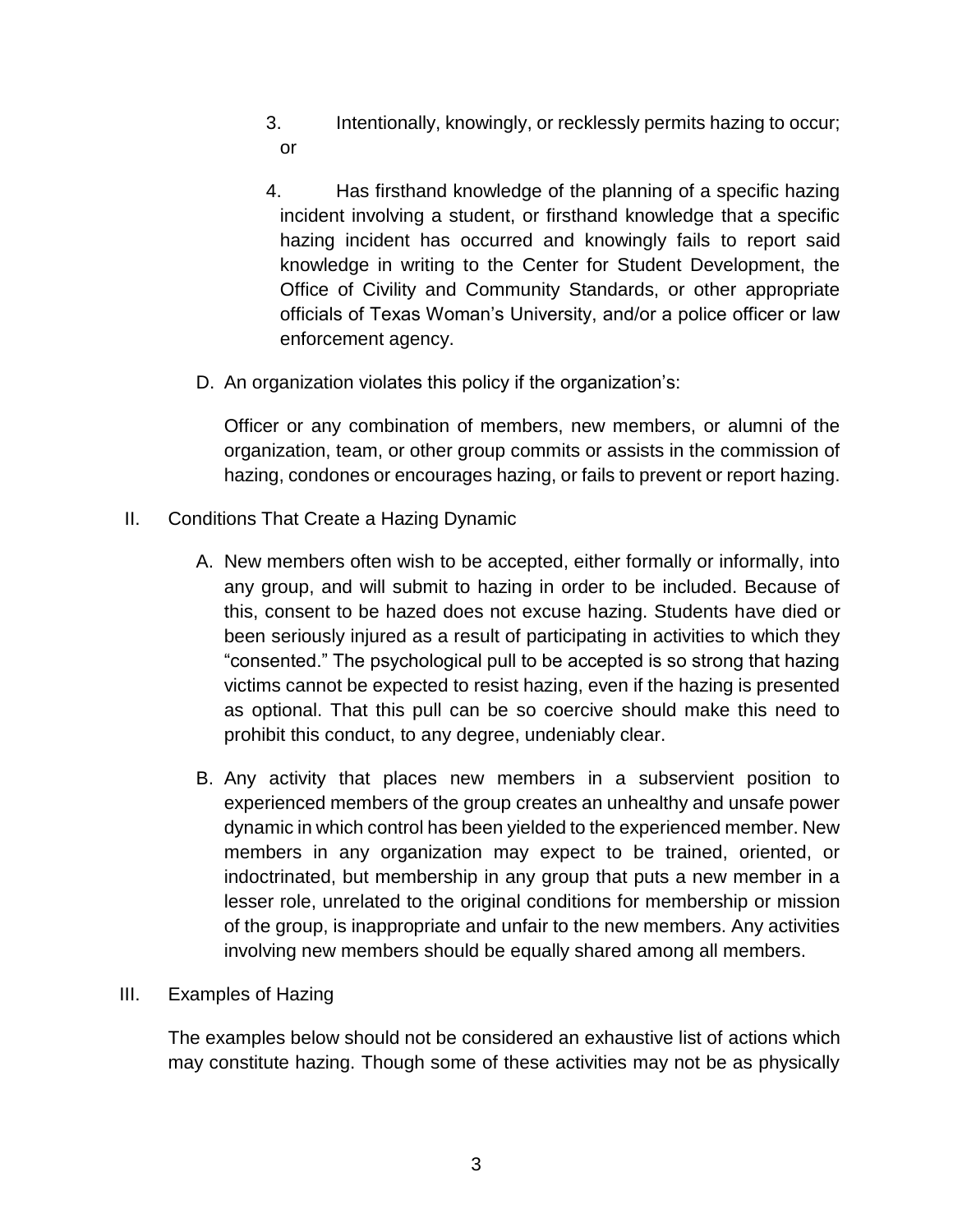violent as paddling or beating, any form of hazing can quickly deteriorate into far more dangerous incidents.

- A. Subtle Hazing
	- 1. Behaviors that emphasize a power imbalance between new members and experienced members of the group or team. These activities are referred to as "subtle hazing" because they are often inappropriately taken-for-granted or accepted as harmless or meaningless.
	- 2. Subtle hazing typically involves activities or attitudes directed toward new members that breach reasonable standards of mutual respect, and place new members on the receiving end of ridicule, embarrassment and/or humiliation. New members often feel the need to endure subtle hazing to feel like part of the group or team.
	- 3. Some Examples:
		- a. Deception
		- b. Silence periods with implied threats for violation
		- c. Deprivation of privileges granted to other members
		- d. Requiring new members to perform duties not assigned to other members or expecting new members to do anything that experienced members will not do with them
		- e. Socially isolating new members
		- f. Line-ups and drills/tests on meaningless information
		- g. Memorization of stories, poems, or information not directly related to the organization
		- h. Name calling
		- i. Requiring new members to refer to other members with titles (e.g., Mr., Miss), while new members are identified with demeaning terms (rookie, fresh meat, dogs, etc.)
		- j. Expecting certain item or items to always be in the possession of the new member that an individual would not normally carry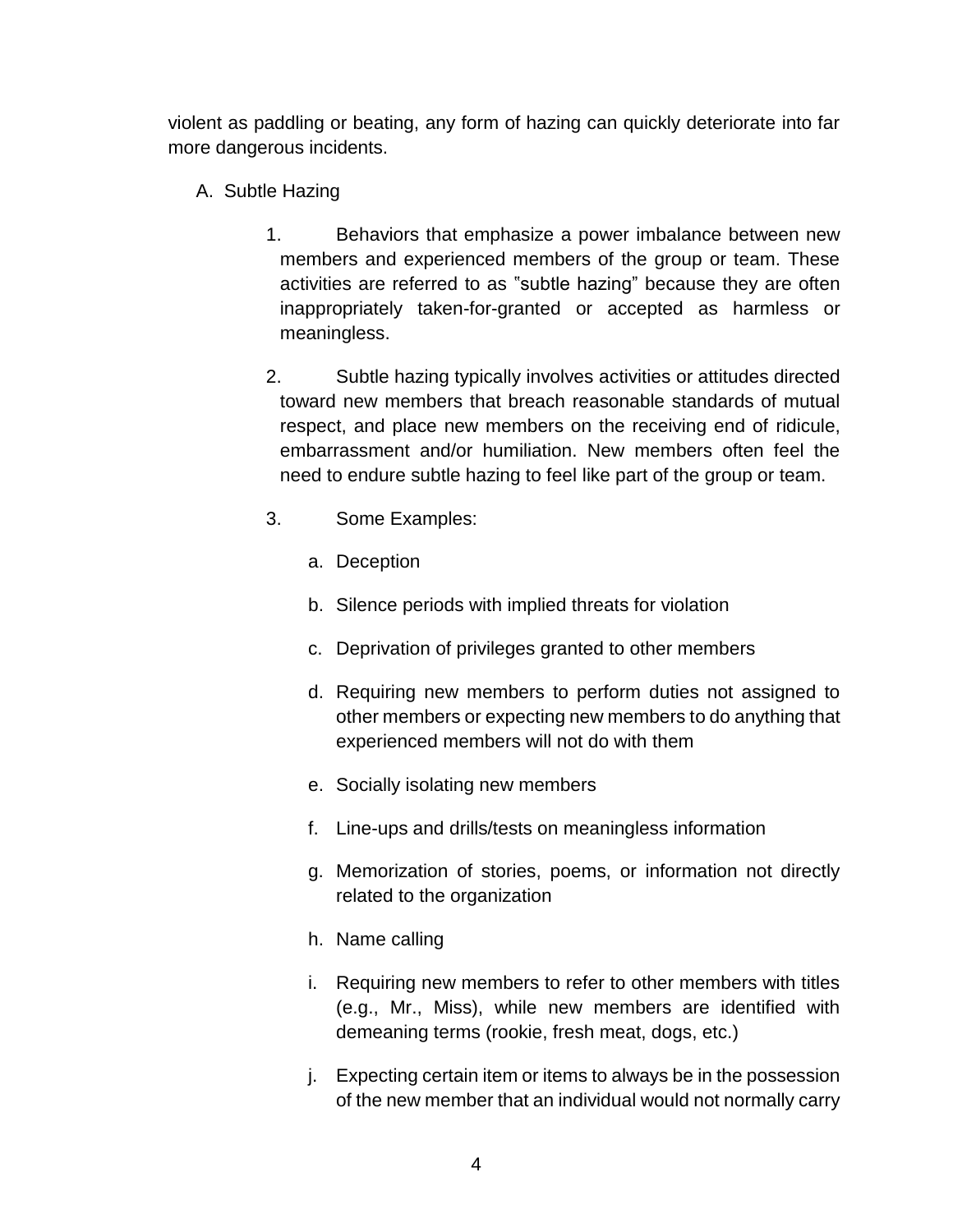or is not part of a national organization requirement and with the threat of consequences.

- B. Harassment Hazing
	- 1. Behaviors that cause emotional anguish or physical discomfort required of those new members joining the group or team. Harassment hazing confuses, frustrates, and/or causes undue stress, for new members.
	- 2. Some Examples:
		- a. Line-ups that include berating or any other activity involving verbal abuse and/or yelling and screaming at new members
		- b. Threats or implied threats directed to new members
		- c. Asking new members to alter their appearance in humiliating ways, including but not limited to, wearing unusual, conspicuous, embarrassing, or uncomfortable clothing, or clothing that is not normally considered to be in good taste
		- d. Degrading games, activities or public stunts, including but not limited to, stunt or skit nights with degrading, crude or humiliating acts, coerced lewd conduct or sexual simulations, public nudity, public stunts of buffoonery and/or tests of courage, bravery and stamina, etc. Any activity that would degrade or otherwise compromise the dignity of the individual or any activity that makes the individual an object of amusement or ridicule or that threatens the student with ostracism
		- e. Scavenger hunts where only new members are the "hunters", whether or not such hunts promote theft, vandalism, or humiliating public acts
		- f. Expecting new members to perform personal service for other members, such as carrying books, errands, cooking, cleaning, etc. This is also known as servitude.
		- g. Expecting new members to be deprived of maintaining a normal schedule or basic routine for things, such as body cleanliness, excessive fatigue or sleep deprivation, class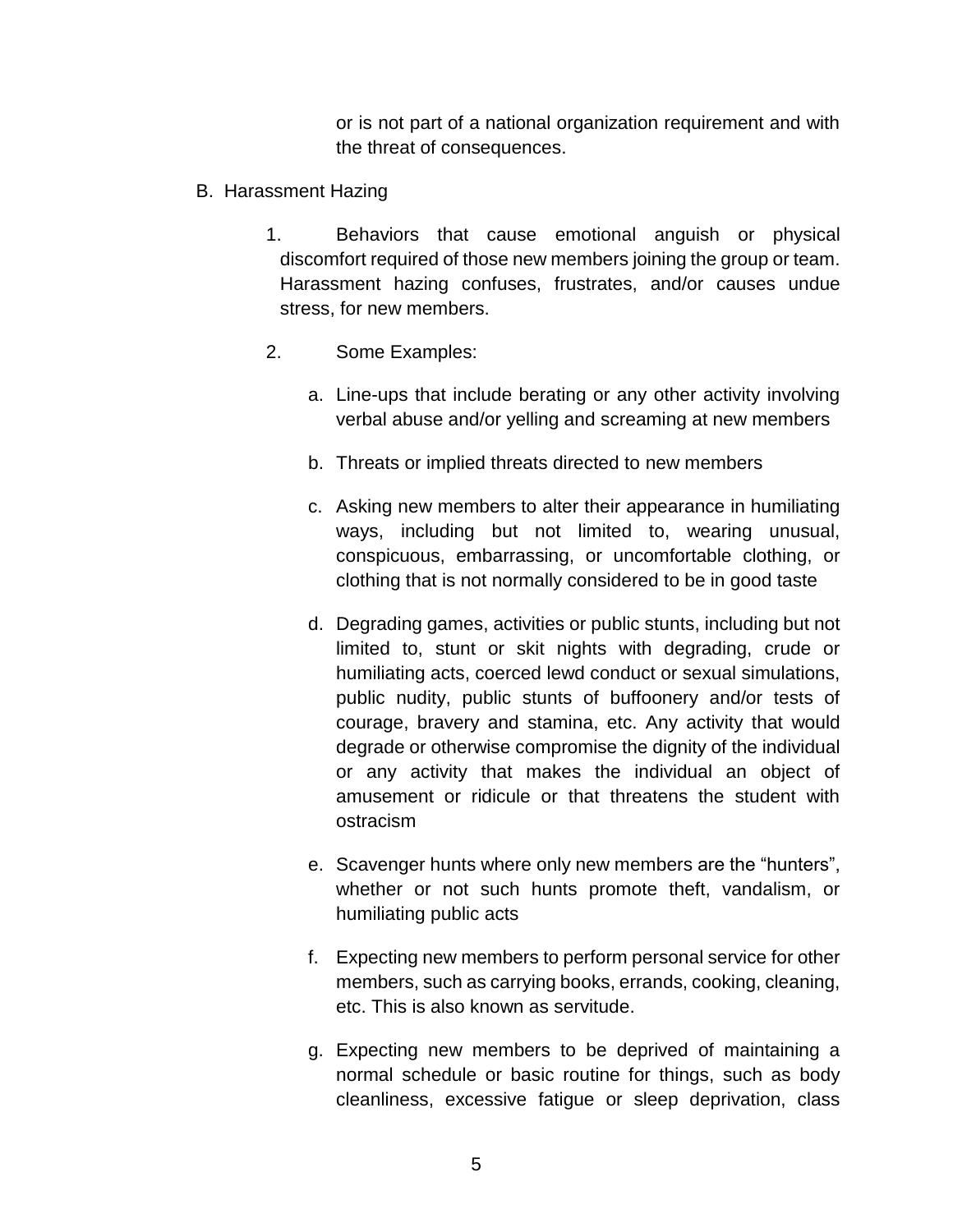attendance or other interference with academic pursuits, eating, etc. This includes any activity that requires an unreasonable or inordinate amount of the individual's time, or that is likely to impair the individual's academic efforts (e.g., all-night work or study sessions) or that is likely to adversely affect the student's ability to enter or remain registered at Texas Woman's University, or that may reasonably be expected to cause a student to leave the organization or Texas Woman's University rather than submit to acts described in this policy.

- C. Violent Hazing
	- 1. Behaviors that have the potential to, and frequently do, cause physical and/or emotional or psychological harm.
	- 2. Some Examples:
		- a. Any physical act of violence expected of, or inflicted upon, another, such as beating, paddling, branding, burning, bondage, or other forms of assault
		- b. Any physical activity or exercise expected of, or inflicted upon, another, whether extreme or not, including calisthenics
		- c. Any situation that risks serious harm or damage to an individual, whether physical or mental or any activity that might reasonably bring physical harm to the individual
		- d. Pressure or coercion of another to consume any legal or illegal substance and/or making available unlawful substances.
		- e. Asking a new member to participate in any activity or become involved in any situation that is in violation of federal, state or local laws contrary to the person's genuine moral or religious beliefs; or contrary to the rules and regulations of Texas Woman's University or of the organization
		- f. Exposure to cold weather or extreme heat without appropriate protection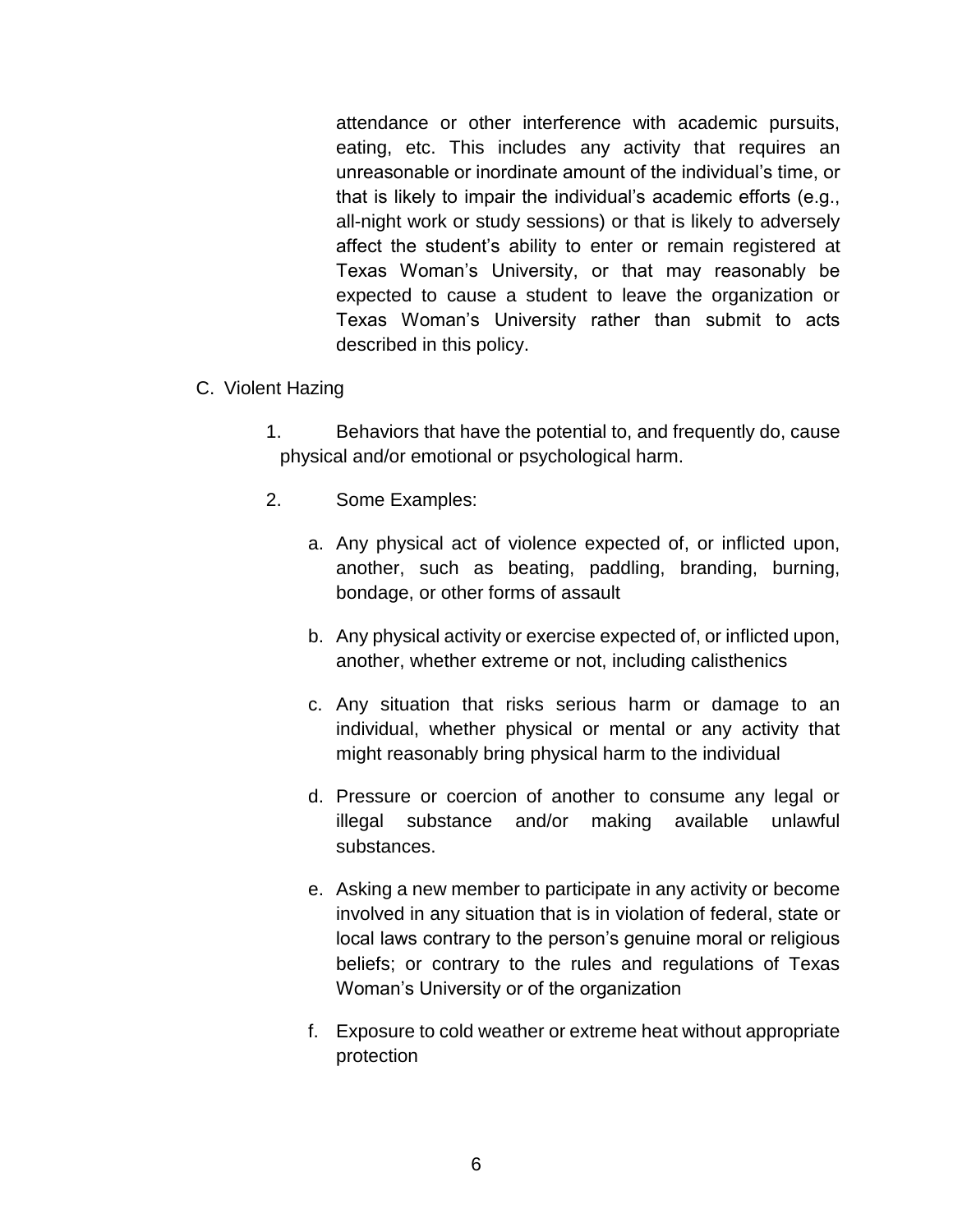- g. Forced road trips off-campus, kidnapping, abandonment or other situations where the new member is transported against his or her will
- h. Forced or coerced ingestion of any liquid or solid matter, edible or non-edible, including vile substances or concoctions, water intoxication, eating contests, etc.
- i. Putting new members in a room or space that is uncomfortable (noise, temperature, too small) at any time (i.e., confinement) or subjecting them to uncomfortable, inconvenient, or required sleeping arrangements, including sleeping outdoors
- j. Expecting abuse or mistreatment of animals

# IV. Reporting Hazing

The only way to truly prevent and address incidents of hazing and the proliferation of a hazing culture on a University campus is to report such behavior. If you know of a hazing incident on Texas Woman's University campus, it can be a violation of policy and/or a crime not to report it.

- A. You may contact any of the following resources to discuss your concerns, to report an incident, or to ask any general questions you may have about hazing:
	- 1. Center for Student Development
	- 2. Department of Athletics
	- 3. Office of Civility and Community Standards
	- 4. Office of the Vice President of Student Life
	- 5. Department of Public Safety
- B. There are also ways to confidentially or anonymously report hazing, although this limits the University's ability to address this important issue. Students may seek out confidential wellness counseling through Counseling and Psychological Services ("CAPS"). Students may also report hazing anonymously online via the Code of Conduct online reporting form.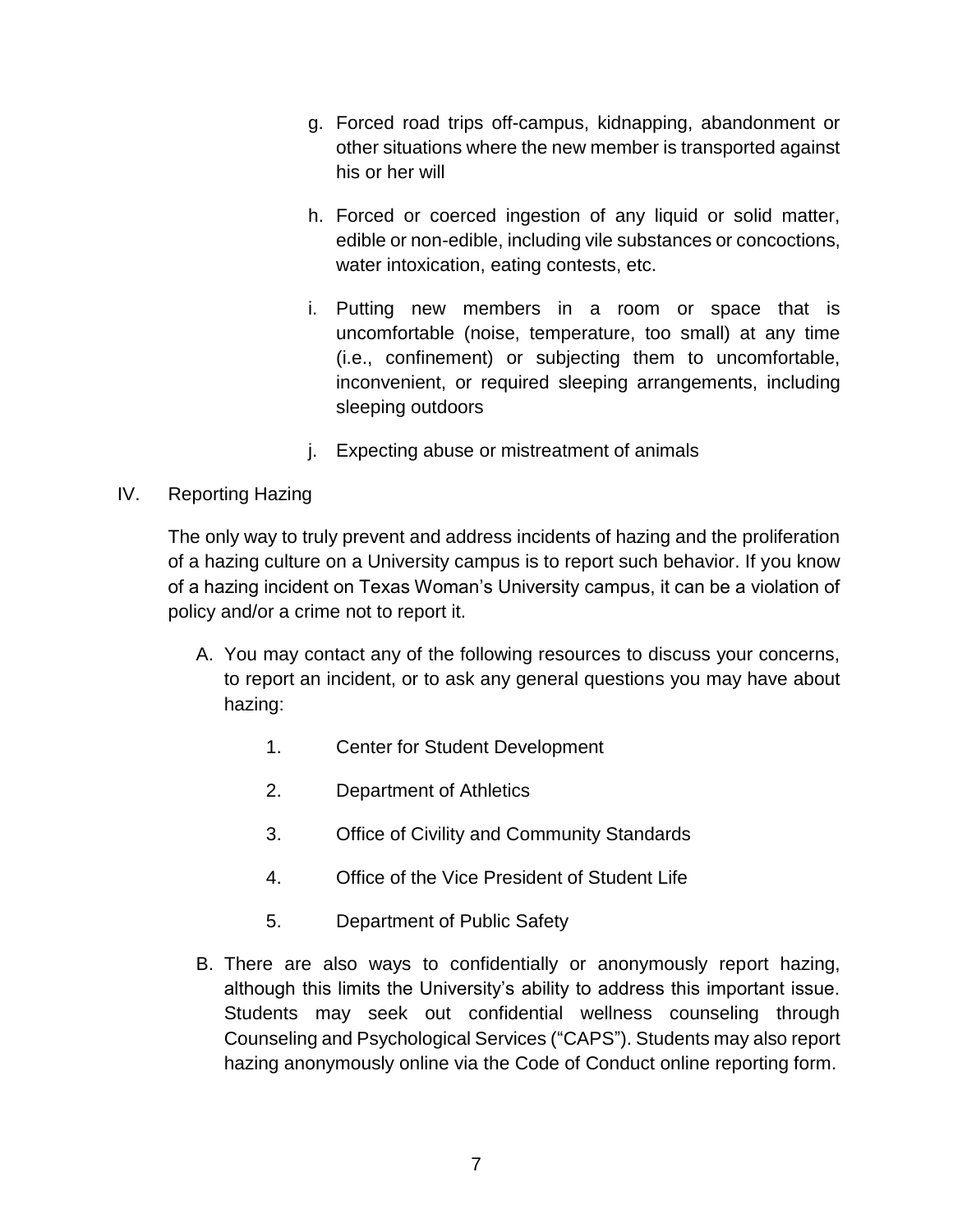- C. Although not affiliated with Texas Woman's University, student may also consult the National Hazing Hotline for more information on hazing by calling: 1.888.NOT.HAZE (1.888.668.4293).
- D. Additionally, some of the organizations on campus have established their own hazing hotlines or organizational contact, and while students should feel free to consult with those resources as well, a report to an organization hotline is not considered a report to the University, and the University may not learn of an incident that is reported only to an organization's hotline.
- E. Texas Woman's University staff will take all reasonable measures to protect the identity and confidentiality of victims of hazing as well as of any individuals or organizations/teams that work to assist such victims.
- F. Any retaliation against any person who reports, is a witness to, or is involved with or cooperates with the adjudication of hazing is strictly prohibited. Efforts to prevent the discovery of or reporting of hazing violate Texas Woman's University's hazing policy.
- G. In an effort to encourage reporting of hazing incidents, immunity from institutional, civil or criminal prosecution may be granted to any person reporting a specific hazing incident involving a student in an educational institution to appropriate officials at Texas Woman's University and/or law enforcement agency provided that the report is voluntary, that the report happens prior to being contacted by the institution or law enforcement agency regarding a report or investigation of hazing, and that the reporter cooperates in good faith throughout any institutional process regarding the incident or any law enforcement agency's investigation regarding the incident. A person reporting their own act of hazing or in bad faith or with malice is not protected by this section.
- V. Investigating and Adjudicating Incidents of Hazing
	- A. The University must investigate reports of hazing. It is always to the benefit of the organization, club, or team involved to cooperate fully in the investigation process in order to make Texas Woman's University a better and safer place for all students. Organizations that have an internal conduct/accountability process are encouraged to adhere to those standards and processes; however, internal organizational consequences do not replace, supersede, or suspend campus or legal consequences.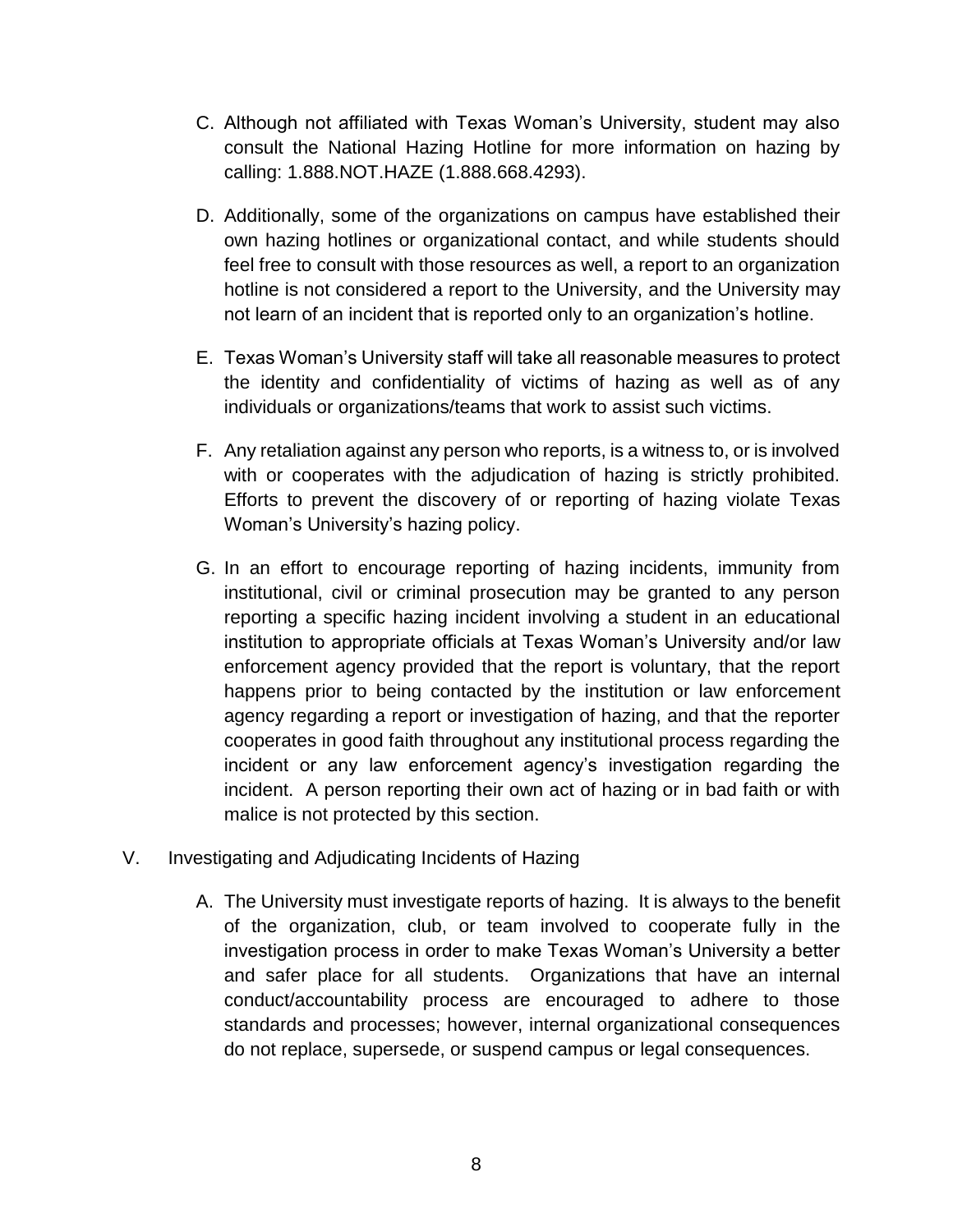- B. Individuals and/or groups may both be held responsible for hazing incidents, depending on the nature of the incident and the various roles played.
- C. Any student found responsible for a violation of the hazing policy will receive a sanction ranging from warning to expulsion. The sanction will depend on the severity of the incident, and will take into account any previous disciplinary infractions.
- D. Any group/team/organization responsible for a violation of the hazing policy will receive a sanction ranging from warning to restrictions on competition or social activities to removal of institutional recognition. The sanction will depend on the severity of the incident, and will take into account any previous disciplinary infractions.
- E. Depending on the nature of the hazing, victims of hazing may be entitled to know the results of the adjudication process.
- F. Appeals from any sanctions may be made pursuant to the appeal process found in the Student Handbook.
- G. The TWU Code of Conduct disciplinary process is specific to Texas Woman's University students and student organizations and is separate from disciplinary processes and polices connected with the national Greek Organizations.
- H. Incidents of hazing involving sexual misconduct will be adjudicated through University policies and regulations regarding Title IX and sexual misconduct.

### VI. Special Notes

- A. Texas Woman's University shall distribute to each student, faculty, and staff member during the first three weeks of each semester via an email sent to all TWU students and through the Student Handbook:
	- 1. A summary of the provisions of Subchapter F, Chapter 37; and
	- 2. A list of organizations that have been disciplined for hazing or convicted for hazing on or off the campus of TWU during the preceding three years according to Texas law.